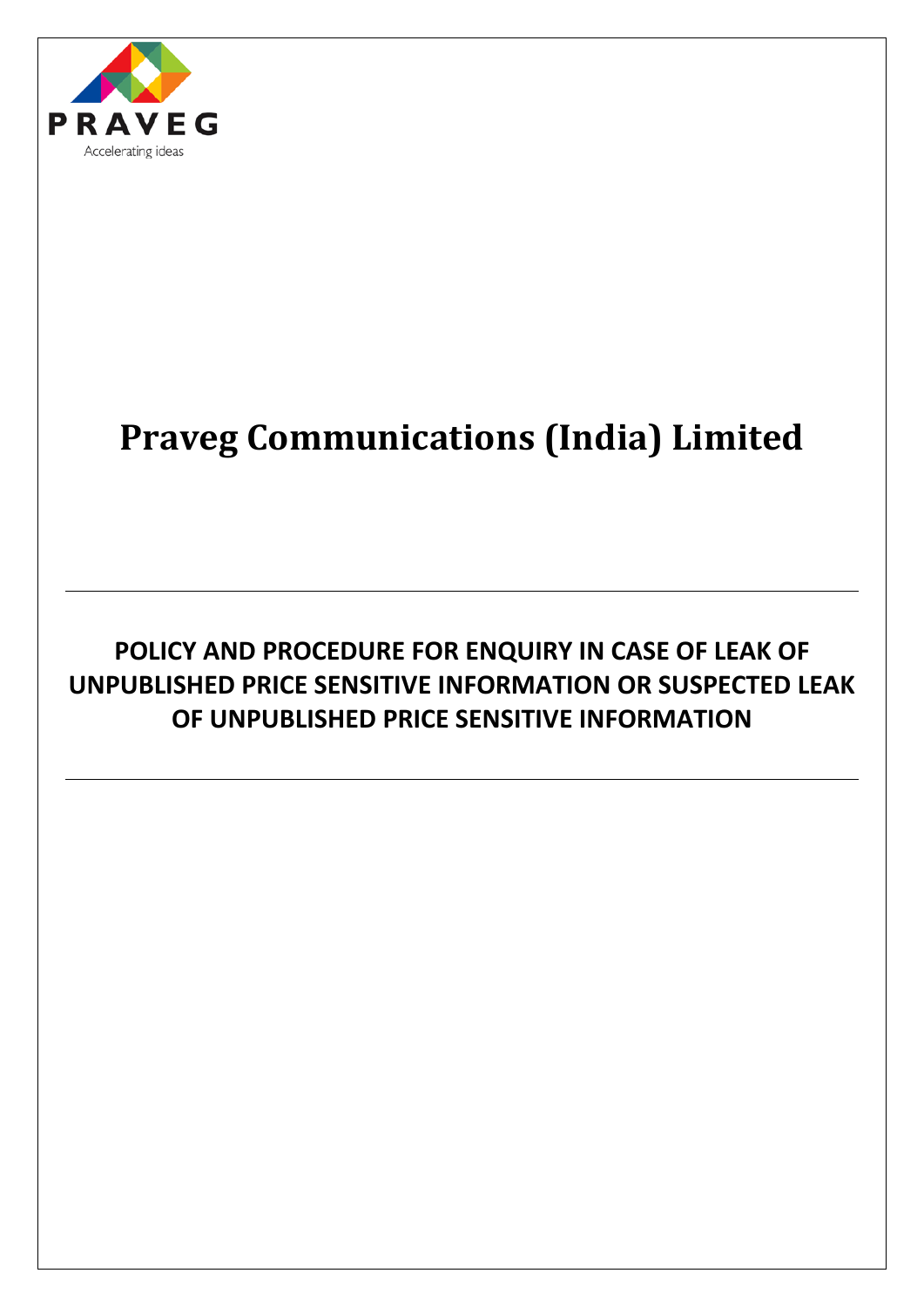

## **FOR THE PURPOSE OF THIS POLICY**

**'Audit Committee'** shall mean Committee of the Board of the Company Constituted pursuant to Section 177 of the Companies Act, 2013 read with Regulation 18 of the SEBI (Listing Obligations and Disclosure Requirements) Regulations, 2015.

**'Board'** shall mean the Board of Directors of Praveg Communications (India) Limited.

**'Company'** means Praveg Communications (India) Limited

**'Designated Persons'** shall cover all employees whether contractual or otherwise, persons / entities stated under Regulation 9(4) of SEBI (Prohibition of Insider Trading) (Amendment) Regulations, 2018 and other connected persons as defined under Regulation 2(d) of the SEBI (prohibition of Insider Trading) (Amendment) Regulations, 2018.

**'Immediate relative'** shall include persons defined under Regulation 2(f) of SEBI (Prohibition of Insider Trading) (Amendment) Regulations, 2018.

**'Leak of UPSI'** shall refer to such act / circumstance(s) by virtue of which an UPSI is made available or becomes available, by any means or mode to any Person, association, body, firm, agency, society, entity or to a group thereof, Whether registered or otherwise before its official publication or Announcement or formal circulation in public domain and which shall also Include any purported attempt thereof.

**'Unpublished Price Sensitive Information'** (UPSI) shall cover information's stated under Regulation 2(n) of SEBI (prohibition of Insider trading) (Amendment) Regulations, 2018.

### **APPLICABILITY**

This policy shall apply to all designated persons and immediate relative of designated persons and persons in possession of or having access to unpublished price sensitive information.

### **PROCESS OF INQUIRY IN CASE OF LEAK OF UPSI OR SUSPECTED LEAK OF UPSI**

1. Inquiry under this policy shall commence based on a written complaint received from Any employee, department of the Company, Registrar and Share Transfer Agent, designated person, Depository, Stock Exchange, Regional Director or any official thereof, Registrar of Companies or any official thereof, regulatory / statutory authority or any other department of Central or State Government.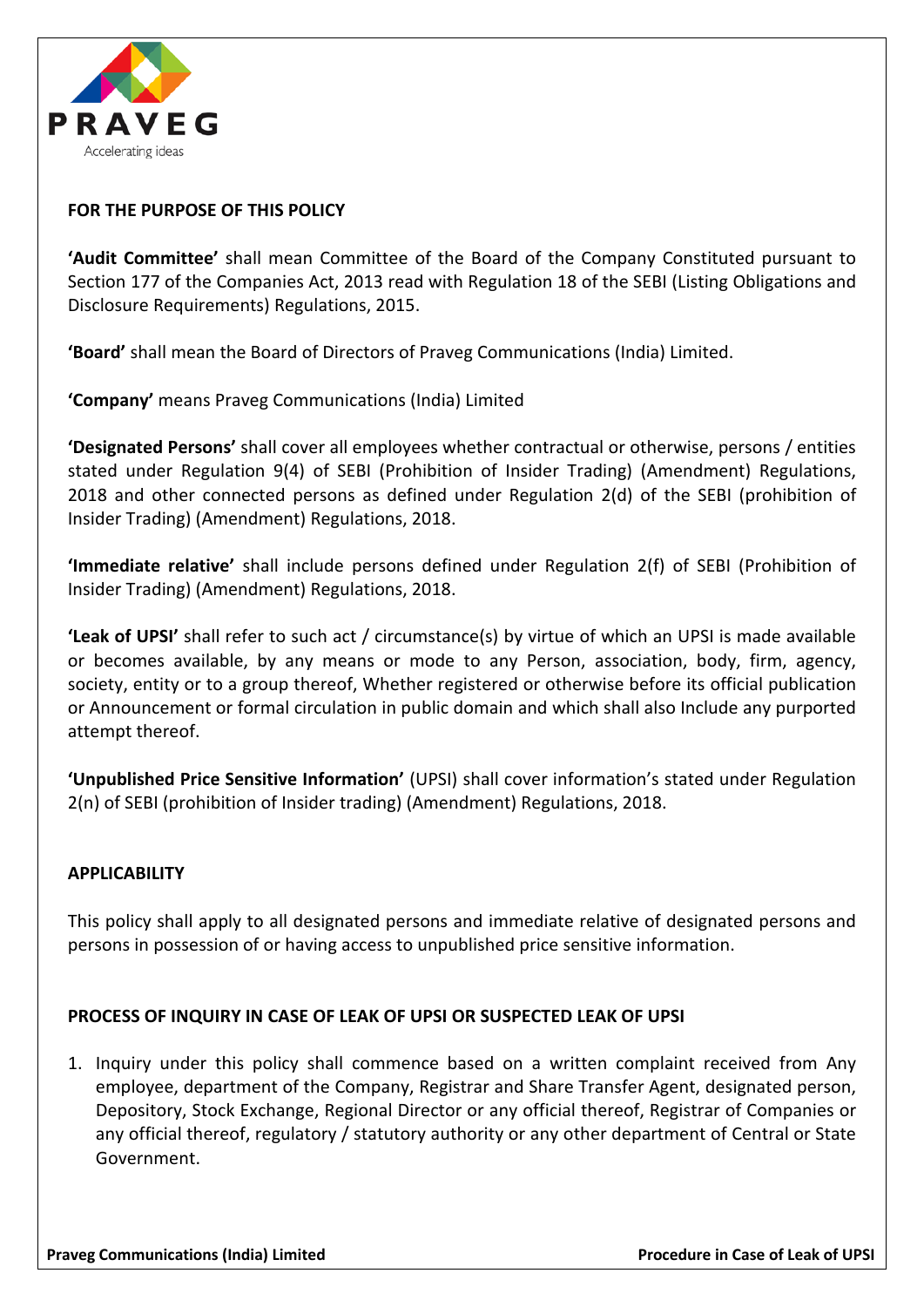

- 2. The complaint shall inter-alia state particulars of the complainee and details of the complaint. The Complainant has the option of annexing such documentary evidence, as deemed reasonable for the purpose of substantiating the complaint lodged.
- 3. The Complaint shall be addressed to the Company or Board or Audit Committee or Chairman or Managing Director (MD), by whatever name called.
- 4. Within 5 (five) working days of receipt of the complaint MD, shall write to the complainee intimating the details of the complaint received and requesting him to give a written representation within 7 (seven) working days of receipt of letter. If MD feels that the complaint has been lodged to secure needless publicity for defamatory matter which is detrimental to the interest of the Company then he will discard the complaint with reasons recorded in writing.
- 5. Within 7 (seven) working days of receipt of representation, MD shall proceed to investigate in the matter and for such purpose may consult such persons, whether internal or otherwise or obtain such external assistance or opinion, as he may deem expedient in this regard. During the course of such investigation, MD may call for such additional documents, representations, etc. as he may deem fit.
- 6. If no representation is received within the aforesaid stipulated time, MD shall issue notice to the complainee asking him to show cause as to why the Company should not initiate disciplinary proceedings, as applicable, against him.
- 7. On completion of the preliminary investigation under point 5, receipt of reply to the show cause notice issued under point 6 or on non-receipt thereof, MD shall refer the matter to the Chairman of the Audit Committee, along with his opinion, for his consideration.
- 8. Chairman of the Audit Committee on receipt of such opinion shall proceed to convene a meeting of the Audit Committee and shall actually convene the concerned meting within a period of 45 days of receipt of opinion of MD. The Audit Committee shall consider the matter and put forward its recommendation to the Board. The Board, on receipt of such recommendation and after due review, if forms an opinion that the complainee is guilty of leak of UPSI or suspected leak of UPSI, then it will order for necessary disciplinary proceedings of the company, which will be in addition to the penal provisions stated under SEBI (Prohibition of Insider Trading) (Amendment) Regulations, 2018 and any other statutory enactments, as applicable.
- 9. The Company suomoto reserves the right of initiating an inquiry under this policy against any designated person if it has reasons to believe that such person has leaked UPSI or suspected to leak UPSI.
- 10. This policy shall not in any way preclude any referrals, complaints, Measures, actions etc. which can be instituted or which are available under the existing Vigil Mechanism Policy of the Company.